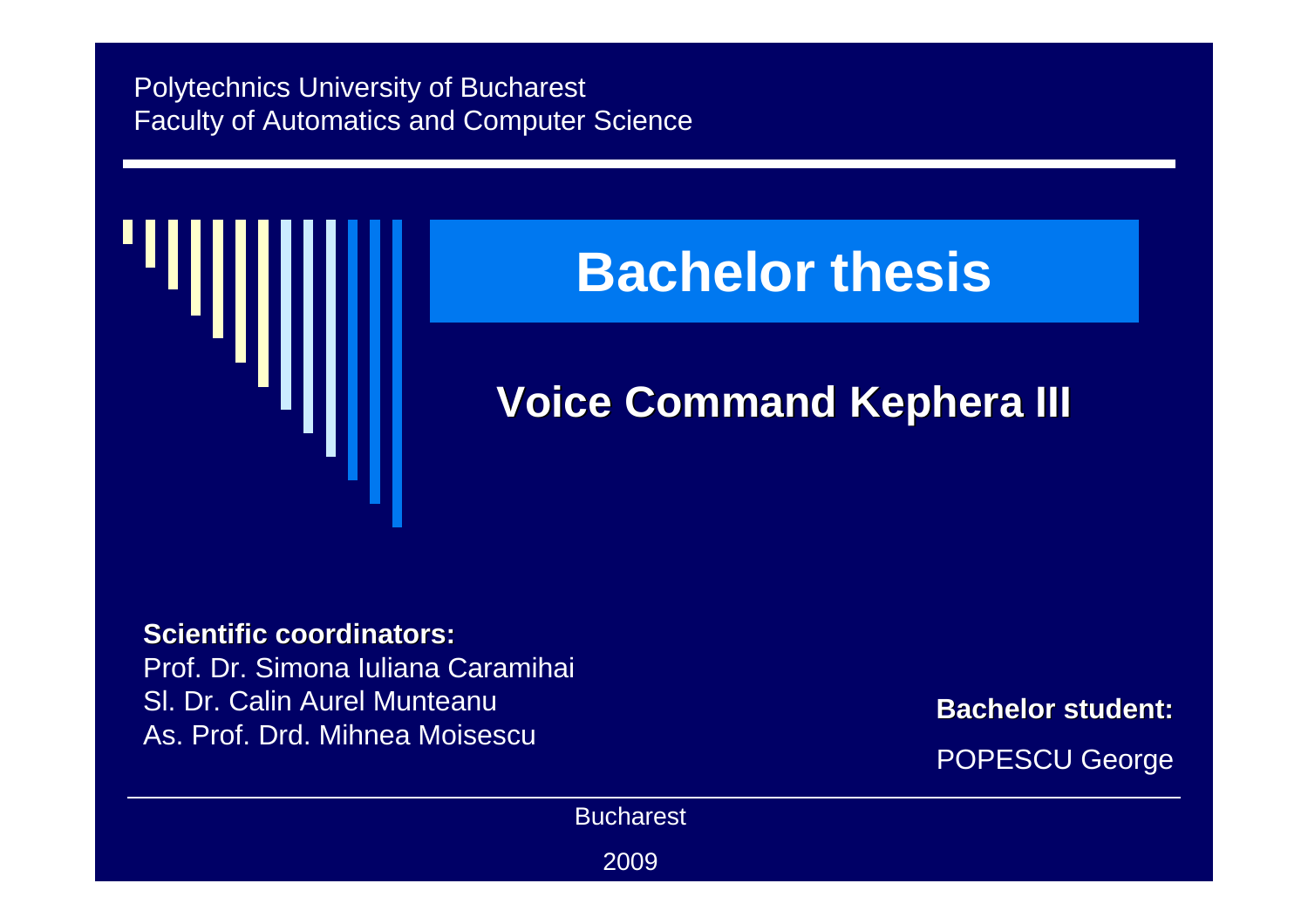### **Contents**

- <sup>®</sup> 1. Kephera III robot
- <sup>2</sup> 2. Communication tools
- **8. Problem presentation: objective and** way of treatment
- **<sup>®</sup> 4. Set of commands**
- **85. Implementation: software environment** for voice command Kephera III
- **<sup>®</sup> 6. Conclusions**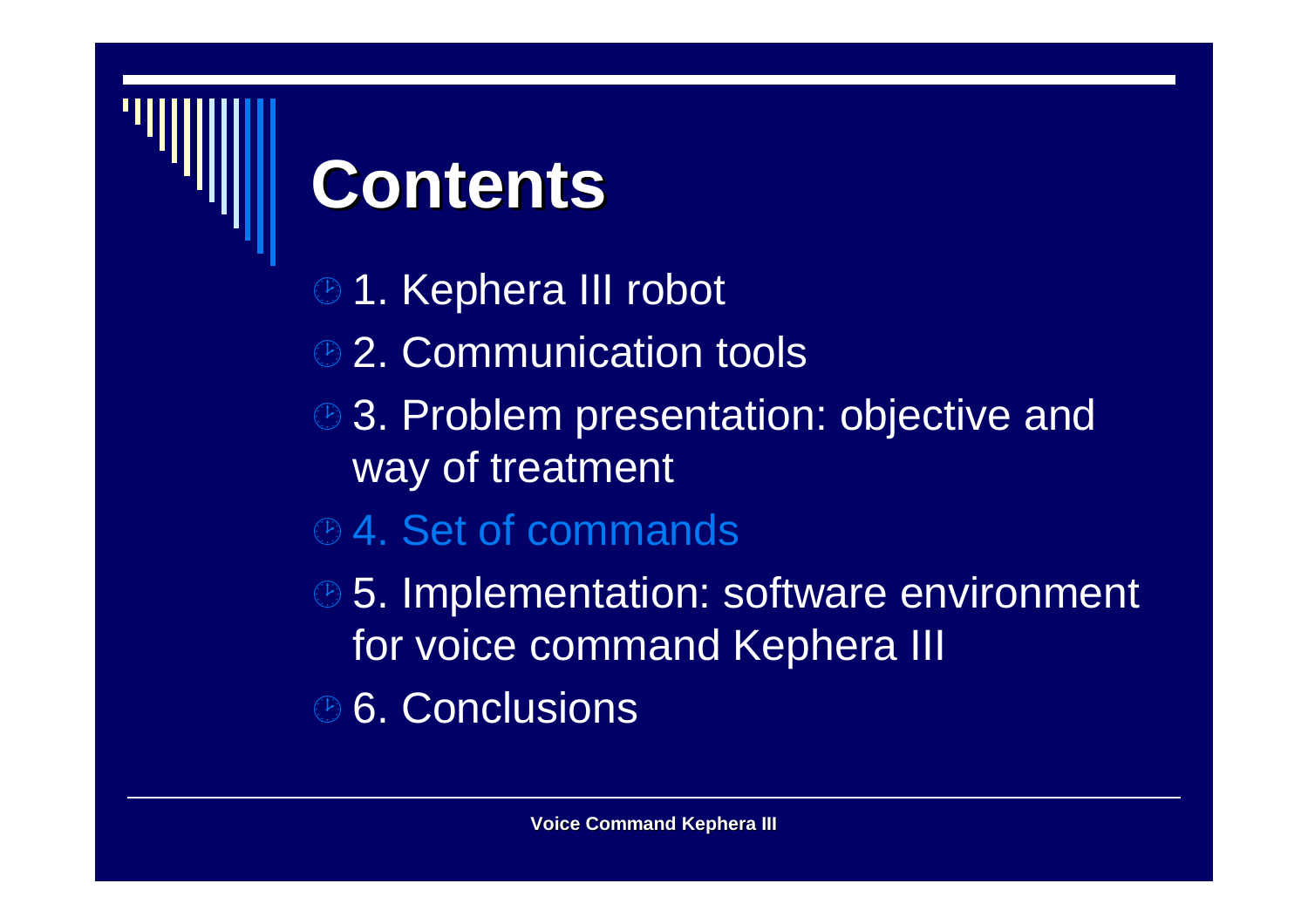### 1. Kephera III robot

A) Characteristics

B) Connexions

C) Serial communication

D) Programming KoreBotLE

E) Communication protocol



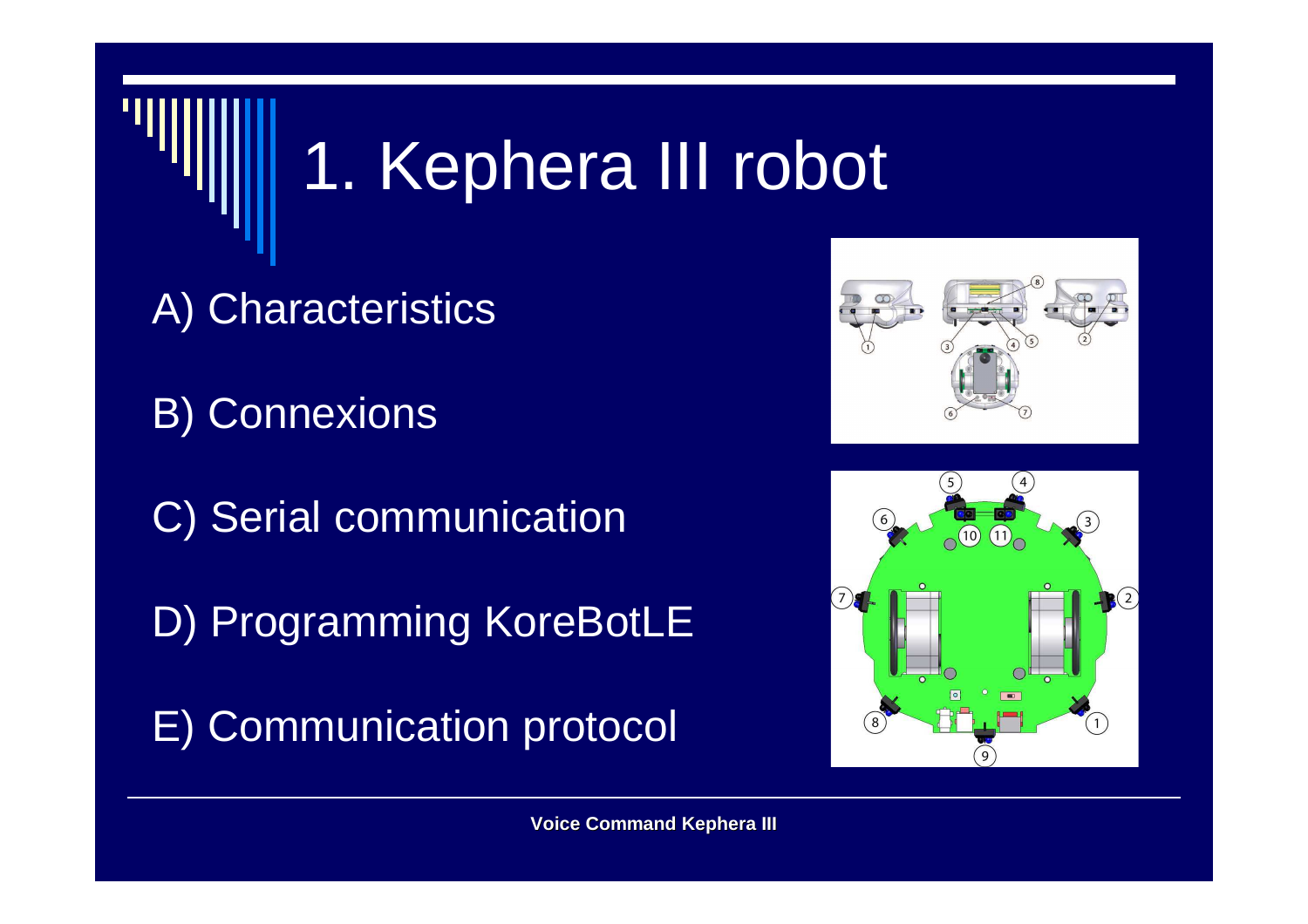# 2. Communication tools

A) Kephera III communication interface

B) Robot – Laptop communication via USB interface

C) Bluetooth communication

D) Bluetooth communication Kephera III – Fujitsu-Siemens Pocket LOOX T830

Distance control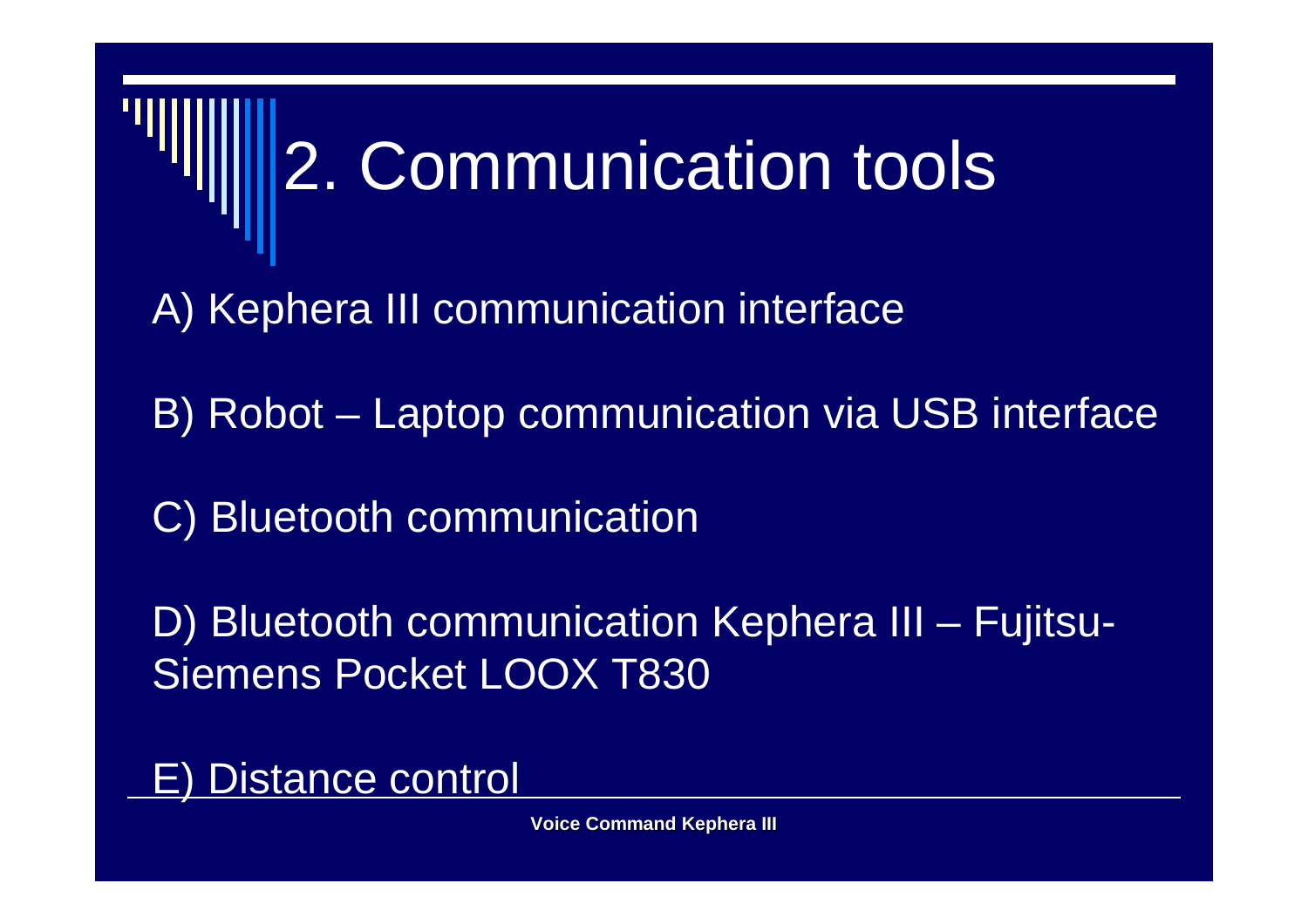## 3. Problem presentation

A) Objective: voice command Kephera IIIB) Solving: Voice command software application

C) User profile definition D) Voice recognition processE) Movement control Kephera III

F) Serial communication [COM] application Kephera III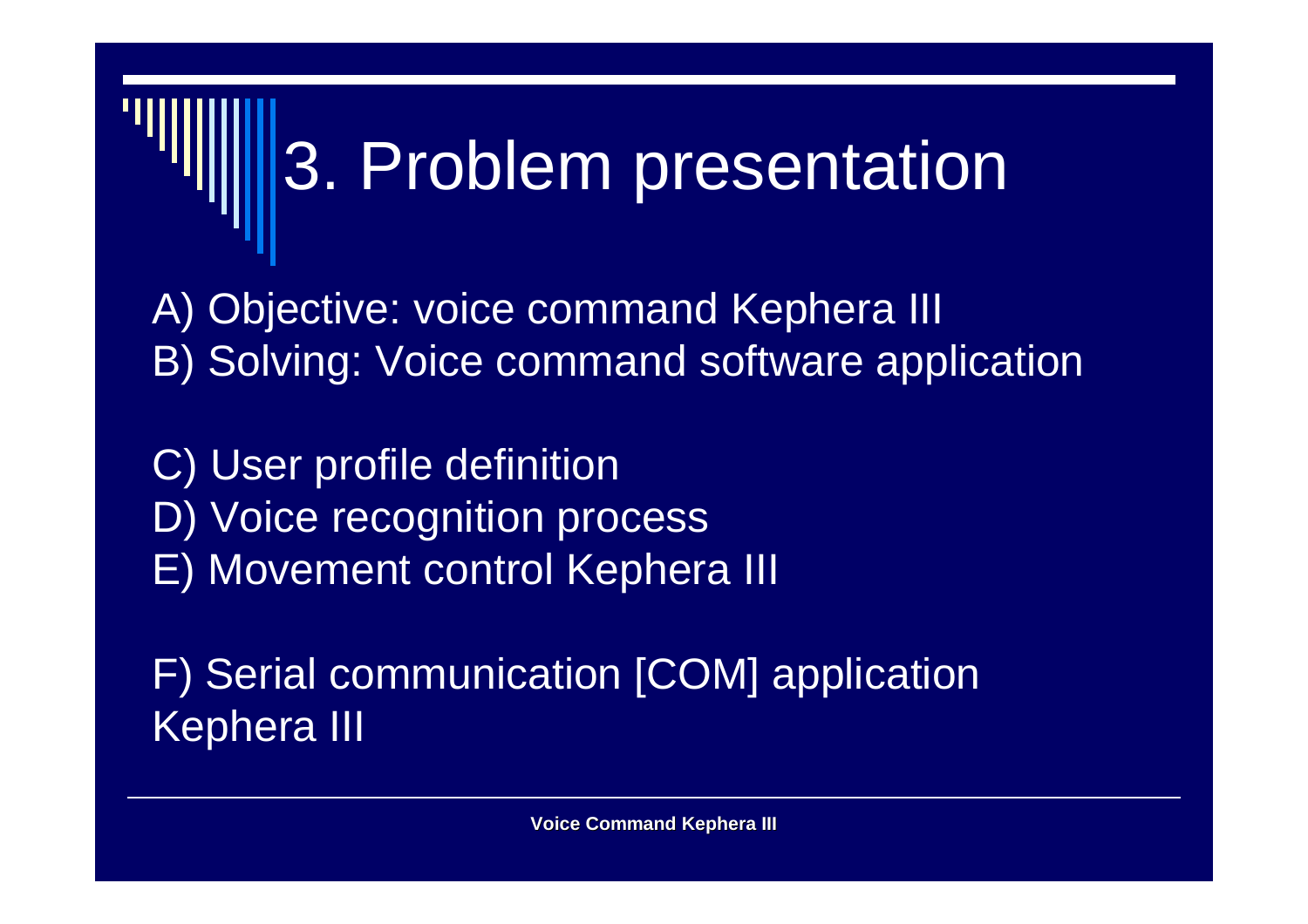## 4. Set of commands

- 1) Forward
- 2) Backward
- 3) Left
- 4) Right
- 5) Circular optimal
- 6) Backwards optimal
- 7) Stop
- 8) Journey
- 9) Happy ©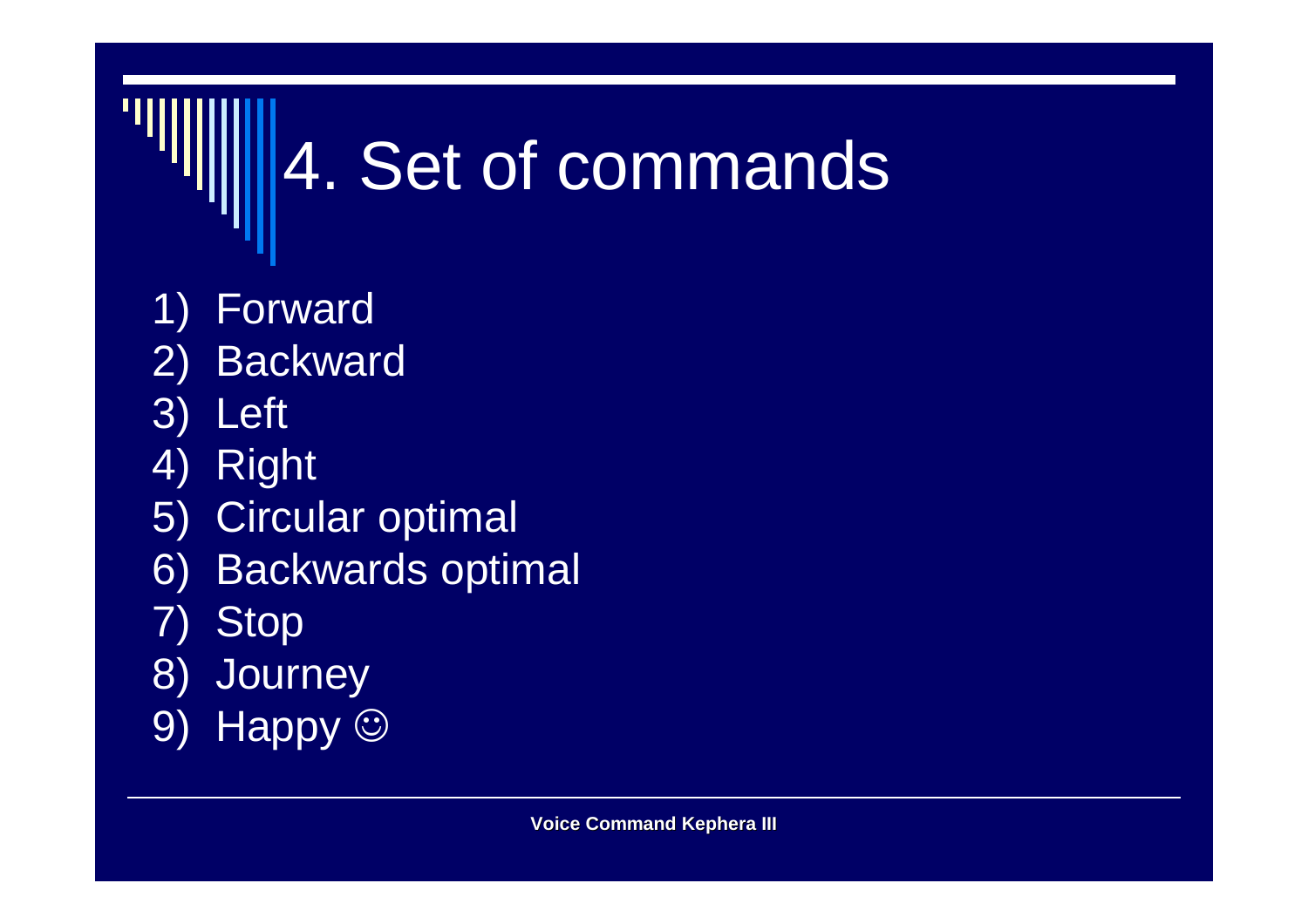### 5. Software environment for voice command Kephera III

| de George Popescu - Aplicatie comanda vocala Kephera III - UPB 2009 |      |         |         |              | $\pmb{\mathsf{X}}$<br>$\Box$ |
|---------------------------------------------------------------------|------|---------|---------|--------------|------------------------------|
| Start<br><b>Status</b>                                              | Stop | Inainte | Inapoi  | Circular     |                              |
|                                                                     |      | Stanga  | Dreapta | $10 =$ Happy | Oprire                       |
|                                                                     |      | Incet   | Rapid   | Traseu       |                              |
|                                                                     |      |         |         |              |                              |
|                                                                     |      |         |         |              |                              |
| <b>Voice Command Kephera III</b>                                    |      |         |         |              |                              |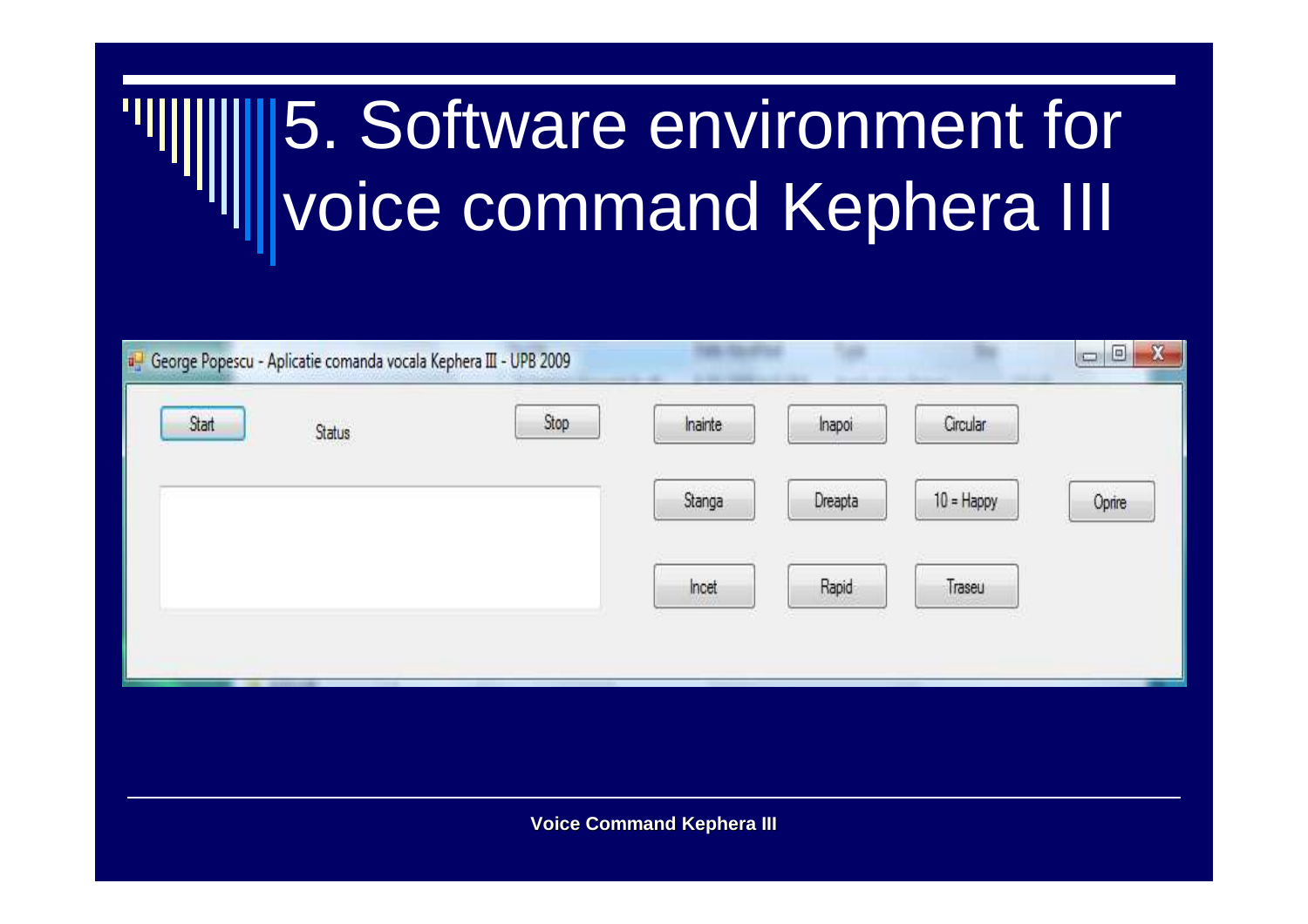## 6. Conclusions

A) Avantaje B) Complexitate C) Identificarea semnalului umanD) "Personalizare"

E) Lansarea in executieF) Reducerea timpului de executie

G) Directii viitoare de cercetare